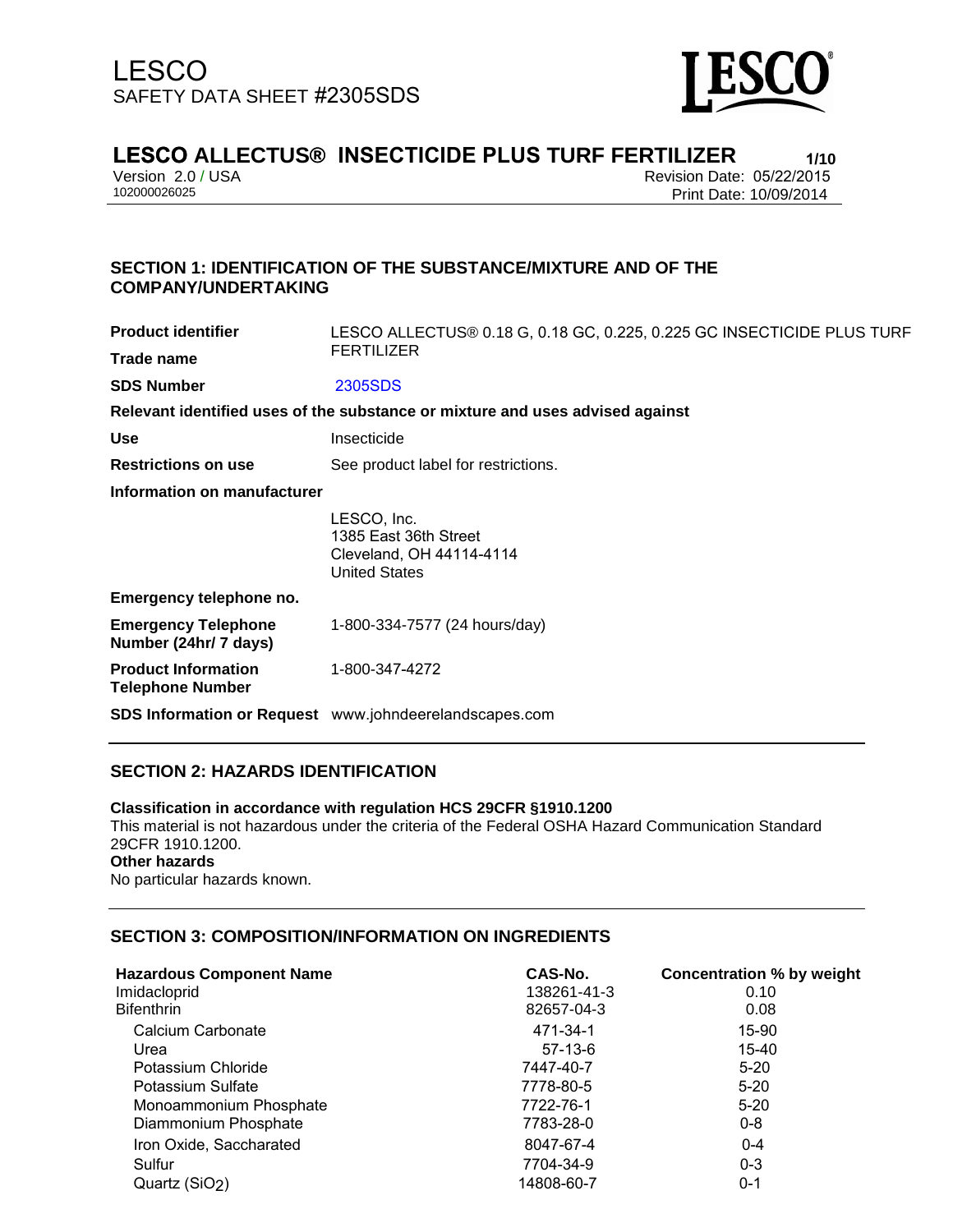

# **LESCO ALLECTUS® INSECTICIDE PLUS TURF FERTILIZER**<br> **Prevision 2.0/USA** Perision Date: 05/22/2015

Version 2.0 / USA Revision Date: 05/22/2015<br>102000026025 Print Date: 10/09/2014 Print Date: 10/09/2014

## **SECTION 4: FIRST AID MEASURES**

| <b>Description of first aid measures</b>                                   |                                                                                                                                                                                                                                                                                                           |  |
|----------------------------------------------------------------------------|-----------------------------------------------------------------------------------------------------------------------------------------------------------------------------------------------------------------------------------------------------------------------------------------------------------|--|
| <b>General advice</b>                                                      | When possible, have the product container or label with you when<br>calling a poison control center or doctor or going for treatment.                                                                                                                                                                     |  |
| <b>Inhalation</b>                                                          | Move to fresh air. If person is not breathing, call 911 or an ambulance,<br>then give artificial respiration, preferably mouth-to-mouth if possible. Call<br>a physician or poison control center immediately.                                                                                            |  |
| <b>Skin contact</b>                                                        | Take off contaminated clothing and shoes immediately. Wash off<br>immediately with plenty of water for at least 15 minutes. Call a physician<br>or poison control center immediately.                                                                                                                     |  |
| Eye contact                                                                | Hold eye open and rinse slowly and gently with water for 15-20 minutes.<br>Remove contact lenses, if present, after the first 5 minutes, then<br>continue rinsing eye. Call a physician or poison control center<br>immediately.                                                                          |  |
| Ingestion                                                                  | Call a physician or poison control center immediately. Rinse out mouth<br>and give water in small sips to drink. DO NOT induce vomiting unless<br>directed to do so by a physician or poison control center. Never give<br>anything by mouth to an unconscious person. Do not leave victim<br>unattended. |  |
| Most important symptoms and effects, both acute and delayed                |                                                                                                                                                                                                                                                                                                           |  |
| <b>Symptoms</b>                                                            | To date no symptoms are known.                                                                                                                                                                                                                                                                            |  |
| Indication of any immediate medical attention and special treatment needed |                                                                                                                                                                                                                                                                                                           |  |
| <b>Treatment</b>                                                           | Appropriate supportive and symptomatic treatment as indicated by the<br>patient's condition is recommended. There is no specific antidote.                                                                                                                                                                |  |

### **SECTION 5: FIREFIGHTING MEASURES**

| <b>Extinguishing media</b>                                         |                                                                                                                                                                                                                                                                                   |
|--------------------------------------------------------------------|-----------------------------------------------------------------------------------------------------------------------------------------------------------------------------------------------------------------------------------------------------------------------------------|
| <b>Suitable</b>                                                    | Use water spray, alcohol-resistant foam, dry chemical or carbon dioxide.                                                                                                                                                                                                          |
| Unsuitable                                                         | None known.                                                                                                                                                                                                                                                                       |
| <b>Special hazards arising</b><br>from the substance or<br>mixture | Dangerous gases are evolved in the event of a fire.                                                                                                                                                                                                                               |
| <b>Advice for firefighters</b>                                     |                                                                                                                                                                                                                                                                                   |
| <b>Special protective</b><br>equipment for fire-fighters           | Firefighters should wear NIOSH approved self-contained breathing<br>apparatus and full protective clothing.                                                                                                                                                                       |
| <b>Further information</b>                                         | Keep out of smoke. Fight fire from upwind position. Cool closed<br>containers exposed to fire with water spray. Do not allow run-off from<br>fire fighting to enter drains or water courses. Whenever possible,<br>contain fire-fighting water by diking area with sand or earth. |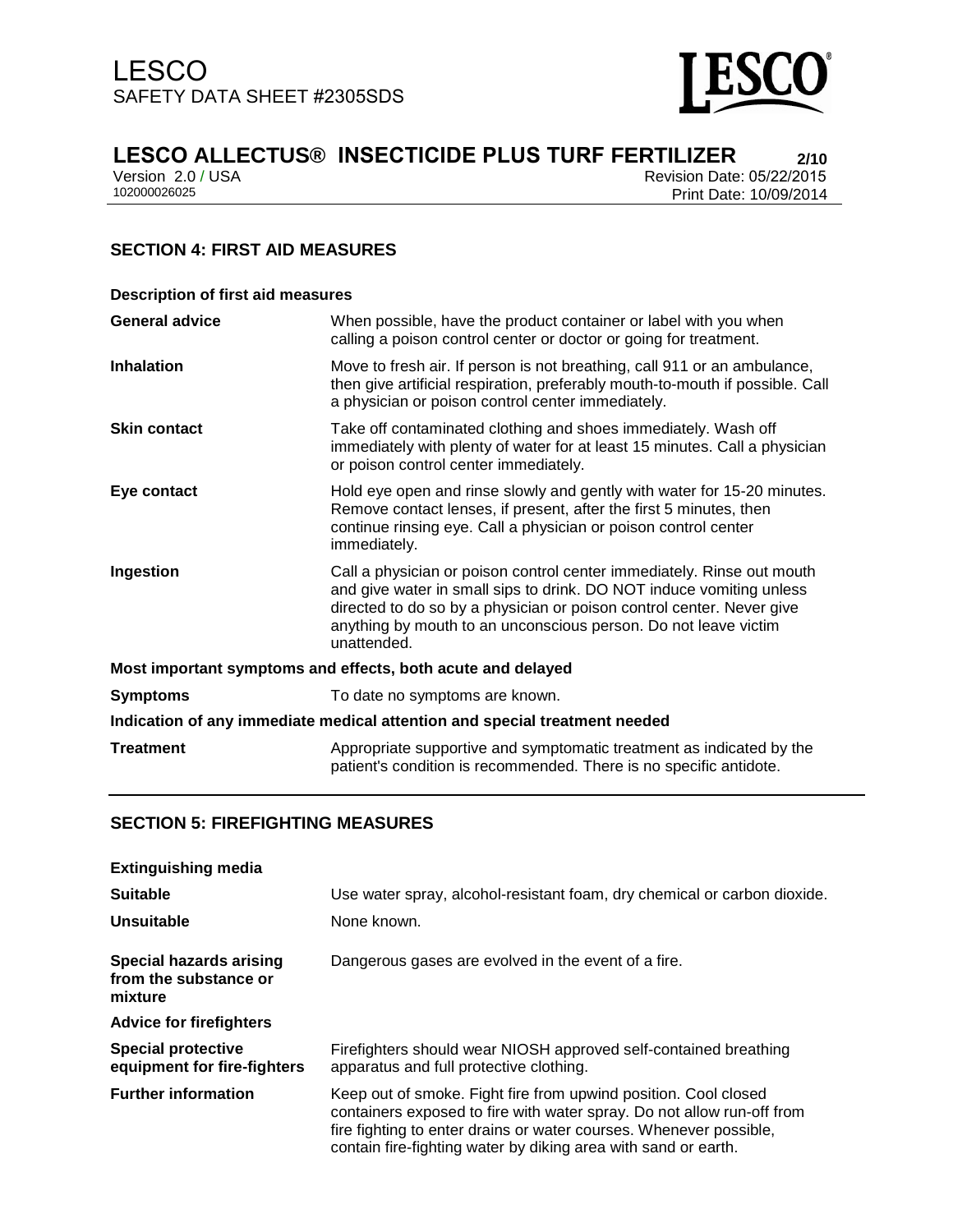

## **LESCO ALLECTUS® INSECTICIDE PLUS TURF FERTILIZER 3/10**

Version 2.0 / USA Revision Date: 05/22/2015<br>102000026025 Print Date: 10/09/2014 Print Date: 10/09/2014

| <b>Flash point</b>              | not applicable    |
|---------------------------------|-------------------|
| <b>Autoignition temperature</b> | no data available |
| <b>Lower explosion limit</b>    | not applicable    |
| <b>Upper explosion limit</b>    | not applicable    |
| <b>Explosivity</b>              | no data available |
| <b>Dust explosion class</b>     | no data available |

## **SECTION 6: ACCIDENTAL RELEASE MEASURES**

| Personal precautions, protective equipment and emergency procedures |                                                                                                                                                                                                                                                                    |  |
|---------------------------------------------------------------------|--------------------------------------------------------------------------------------------------------------------------------------------------------------------------------------------------------------------------------------------------------------------|--|
| <b>Precautions</b>                                                  | Keep unauthorized people away. Isolate hazard area. Avoid contact<br>with spilled product or contaminated surfaces.                                                                                                                                                |  |
| Methods and materials for containment and cleaning up               |                                                                                                                                                                                                                                                                    |  |
| Methods for cleaning up                                             | Avoid dust formation. Collect and transfer the product into a properly<br>labelled and tightly closed container. Clean contaminated floors and<br>objects thoroughly, observing environmental regulations.<br>Decontaminate tools and equipment following cleanup. |  |
| <b>Additional advice</b>                                            | Use personal protective equipment. Do not allow to enter soil,<br>waterways or waste water canal. Do not allow product to contact non-<br>target plants.                                                                                                           |  |
| Reference to other sections                                         | Information regarding safe handling, see section 7.<br>Information regarding personal protective equipment, see section 8.<br>Information regarding waste disposal, see section 13.                                                                                |  |

## **SECTION 7: HANDLING AND STORAGE**

#### **Precautions for safe handling**

| Advice on safe handling | Handle and open container in a manner as to prevent spillage. Maintain<br>exposure levels below the exposure limit through the use of general and<br>local exhaust ventilation.                                                                                                                                                                                                                                                               |
|-------------------------|-----------------------------------------------------------------------------------------------------------------------------------------------------------------------------------------------------------------------------------------------------------------------------------------------------------------------------------------------------------------------------------------------------------------------------------------------|
| <b>Hygiene measures</b> | Wash hands thoroughly with soap and water after handling and before<br>eating, drinking, chewing gum, using tobacco, using the toilet or<br>applying cosmetics.<br>Remove Personal Protective Equipment (PPE) immediately after<br>handling this product. Before removing gloves clean them with soap and<br>water. Remove soiled clothing immediately and clean thoroughly before<br>using again. Wash thoroughly and put on clean clothing. |

**Conditions for safe storage, including any incompatibilities**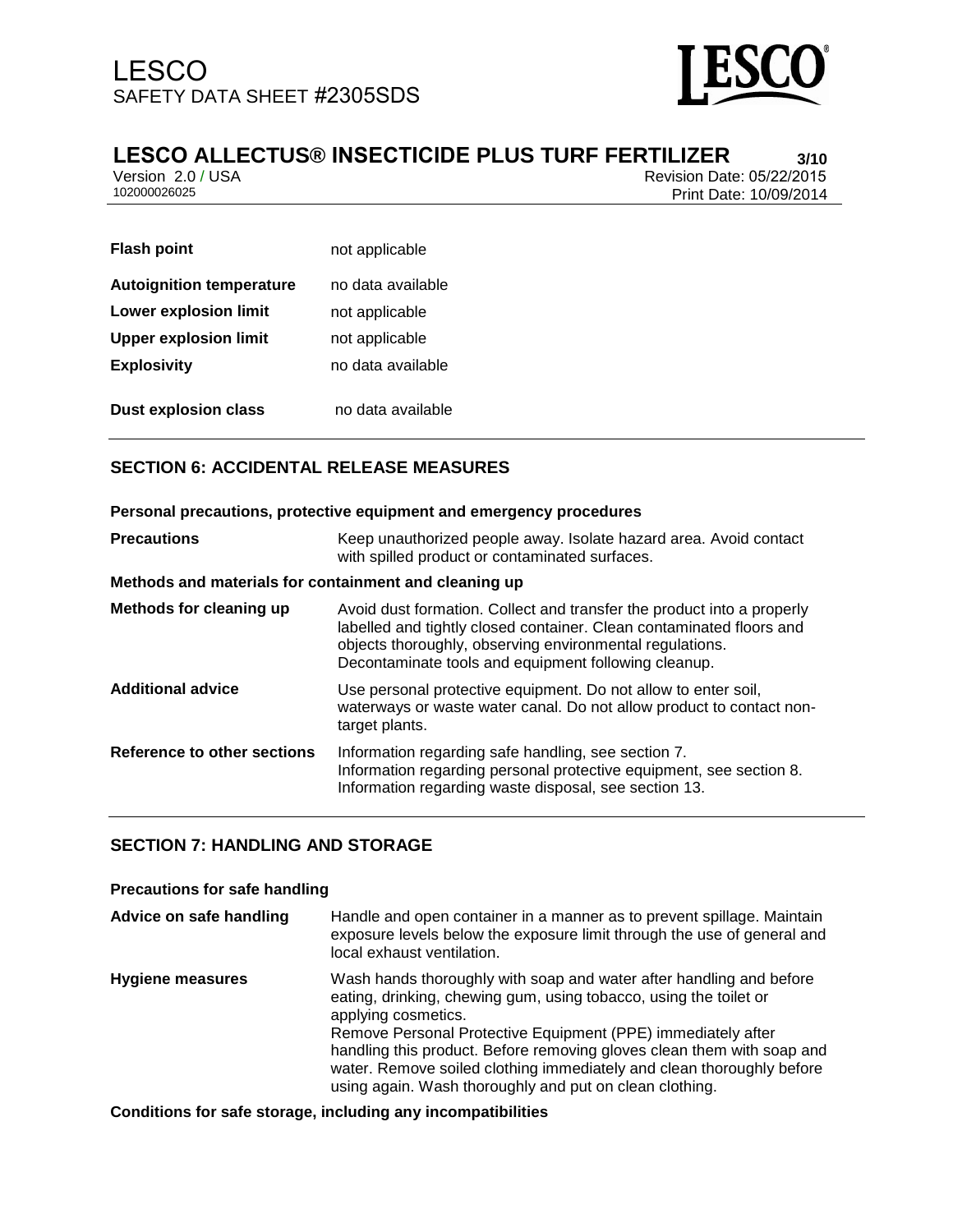

## **LESCO ALLECTUS® INSECTICIDE PLUS TURF FERTILIZER 4/10**

Version 2.0 / USA Revision Date: 05/22/2015<br>102000026025 Print Date: 10/09/2014 102000026025 Print Date: 10/09/2014

## **Requirements for storage areas and containers**

Store in a cool, dry place and in such a manner as to prevent cross contamination with other crop protection products, fertilizers, food, and feed. Store in original container and out of the reach of children, preferably in a locked storage area.

## **SECTION 8: EXPOSURE CONTROLS/PERSONAL PROTECTION**

#### **Control parameters**

| <b>Components</b> | CAS-No.        | <b>Control parameters</b>       | <b>Update</b> | <b>Basis</b>  |
|-------------------|----------------|---------------------------------|---------------|---------------|
| Imidacloprid      | 138261-41-3    | 5 <sub>uq</sub> /m3<br>(AN ESL) | 07 2011       | <b>TX ESL</b> |
| Imidacloprid      | 138261-41-3    | 50ug/m3<br>(ST ESL)             | 07 2011       | <b>TX ESL</b> |
| Imidacloprid      | 138261-41-3    | $0.7$ mg/m $3$<br>(TWA)         |               | OES BCS*      |
| <b>Bifenthrin</b> | 82657-04-3     | 25ug/m3<br>(ST ESL)             | 07 2011       | <b>TX ESL</b> |
| <b>Bifenthrin</b> | 82657-04-3     | $2.5$ ug/m $3$<br>(AN ESL)      | 07 2011       | <b>TX ESL</b> |
| Hexylene glycol   | $107 - 41 - 5$ | 25 ppm<br>(CEILING)             | 02 2012       | <b>ACGIH</b>  |
| Hexylene glycol   | $107 - 41 - 5$ | 125 mg/m3/25 ppm<br>(Ceil_Time) | 2010          | <b>NIOSH</b>  |
| Hexylene glycol   | $107 - 41 - 5$ | 125 mg/m3/25 ppm<br>(CEILING)   | 1989          | OSHA Z1A      |
| Hexylene glycol   | $107 - 41 - 5$ | 125 mg/m3/25 ppm<br>(CEILING)   | 06 2008       | TN OEL        |
| Hexylene glycol   | $107 - 41 - 5$ | 120ug/m3<br>(AN ESL)            | 07 2011       | <b>TX ESL</b> |
| Hexylene glycol   | 107-41-5       | 25ppb<br>(AN ESL)               | 07 2011       | <b>TX ESL</b> |
| Hexylene glycol   | $107 - 41 - 5$ | 250ppb<br>(ST ESL)              | 07 2011       | <b>TX ESL</b> |
| Hexylene glycol   | $107 - 41 - 5$ | 1200ug/m3<br>(ST ESL)           | 07 2011       | <b>TX ESL</b> |
| Hexylene glycol   | $107 - 41 - 5$ | 125 mg/m3/25 ppm<br>(CEILING)   | 08 2010       | US CA OEL     |

\*OES BCS: Internal Bayer CropScience "Occupational Exposure Standard"

#### **Exposure controls**

#### **Personal protective equipment**

In normal use and handling conditions please refer to the label and/or leaflet. In all other cases the following recommendations would apply.

**Respiratory protection** When respirators are required, select NIOSH approved equipment based on actual or potential airborne concentrations and in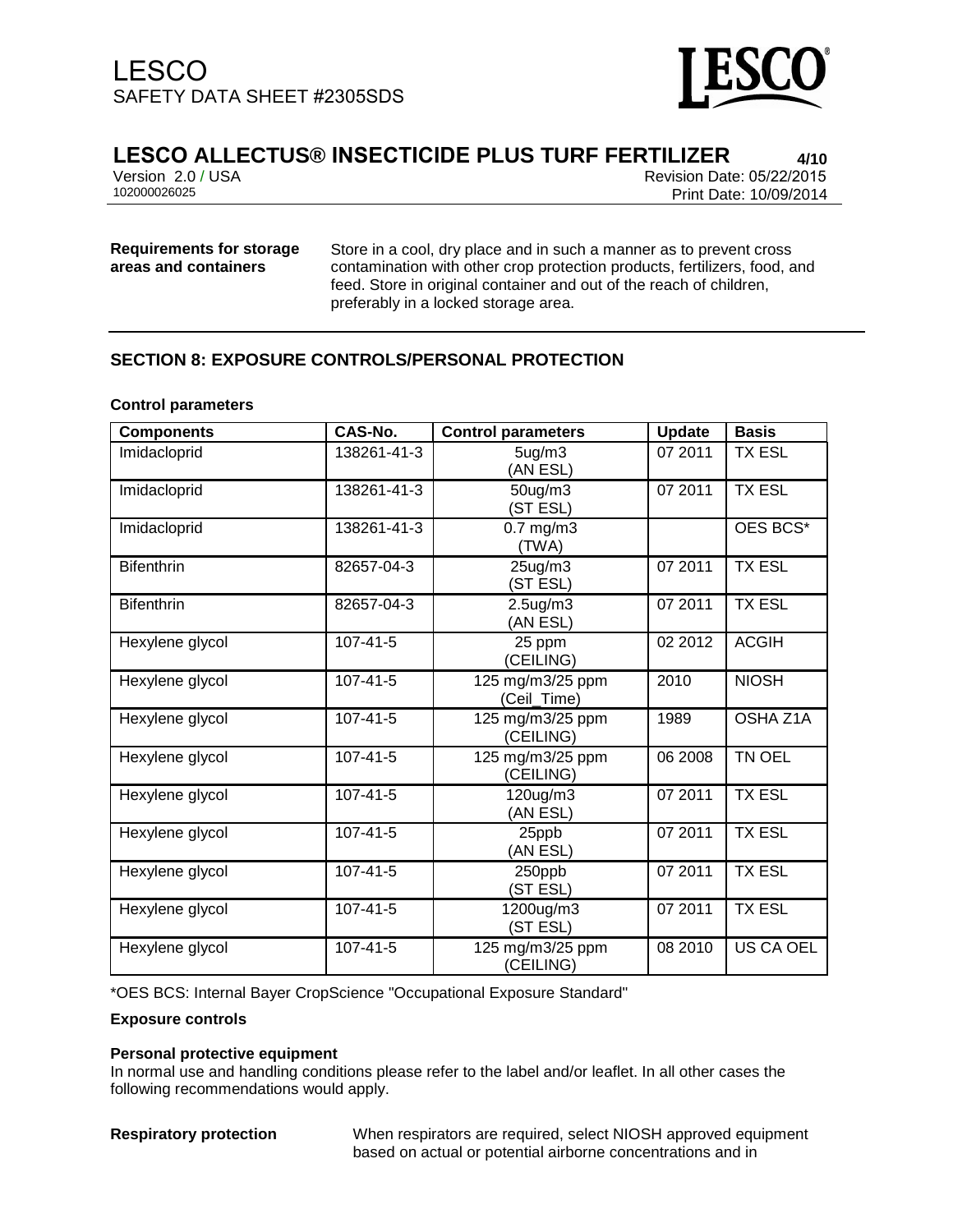

# **LESCO ALLECTUS® INSECTICIDE PLUS TURF FERTILIZER 5/10**

Version 2.0 / USA Revision Date: 05/22/2015<br>102000026025 Print Date: 10/09/2014 Print Date: 10/09/2014

|                                    | accordance with the appropriate regulatory standards and/or industry<br>recommendations.                                                                                                              |
|------------------------------------|-------------------------------------------------------------------------------------------------------------------------------------------------------------------------------------------------------|
| <b>Hand protection</b>             | Chemical resistant nitrile rubber gloves                                                                                                                                                              |
| Eye protection                     | Safety glasses with side-shields                                                                                                                                                                      |
| Skin and body protection           | Wear long-sleeved shirt and long pants and shoes plus socks.                                                                                                                                          |
| <b>General protective measures</b> | Follow manufacturer's instructions for cleaning/maintaining PPE. If<br>no such instructions for washables, use detergent and warm/tepid<br>water.<br>Keep and wash PPE separately from other laundry. |

### **SECTION 9. PHYSICAL AND CHEMICAL PROPERTIES**

| <b>Appearance</b>                                       | various, depending on coloration |
|---------------------------------------------------------|----------------------------------|
| <b>Physical State</b>                                   | granular                         |
| Odor                                                    | characteristic                   |
| <b>Odour Threshold</b>                                  | no data available                |
| рH                                                      | no data available                |
| <b>Vapor Pressure</b>                                   | no data available                |
| Vapor Density (Air = 1)                                 | no data available                |
| <b>Specific Gravity</b>                                 | no data available                |
| <b>Evapouration rate</b>                                | not applicable                   |
| <b>Boiling Point</b><br><b>Melting / Freezing Point</b> | not applicable<br>not applicable |
| <b>Water solubility</b>                                 | no data available                |
| <b>Minimum Ignition Energy</b>                          | no data available                |
| <b>Decomposition</b><br>temperature                     | no data available                |
| <b>Partition coefficient: n-</b><br>octanol/water       | no data available                |
| <b>Viscosity</b>                                        |                                  |
|                                                         | not applicable                   |
| <b>Flash point</b>                                      | not applicable                   |
| <b>Autoignition temperature</b>                         | no data available                |
| <b>Lower explosion limit</b>                            | not applicable                   |
| <b>Upper explosion limit</b>                            | not applicable                   |
| <b>Explosivity</b>                                      | no data available                |
| <b>Dust explosion class</b>                             | no data available                |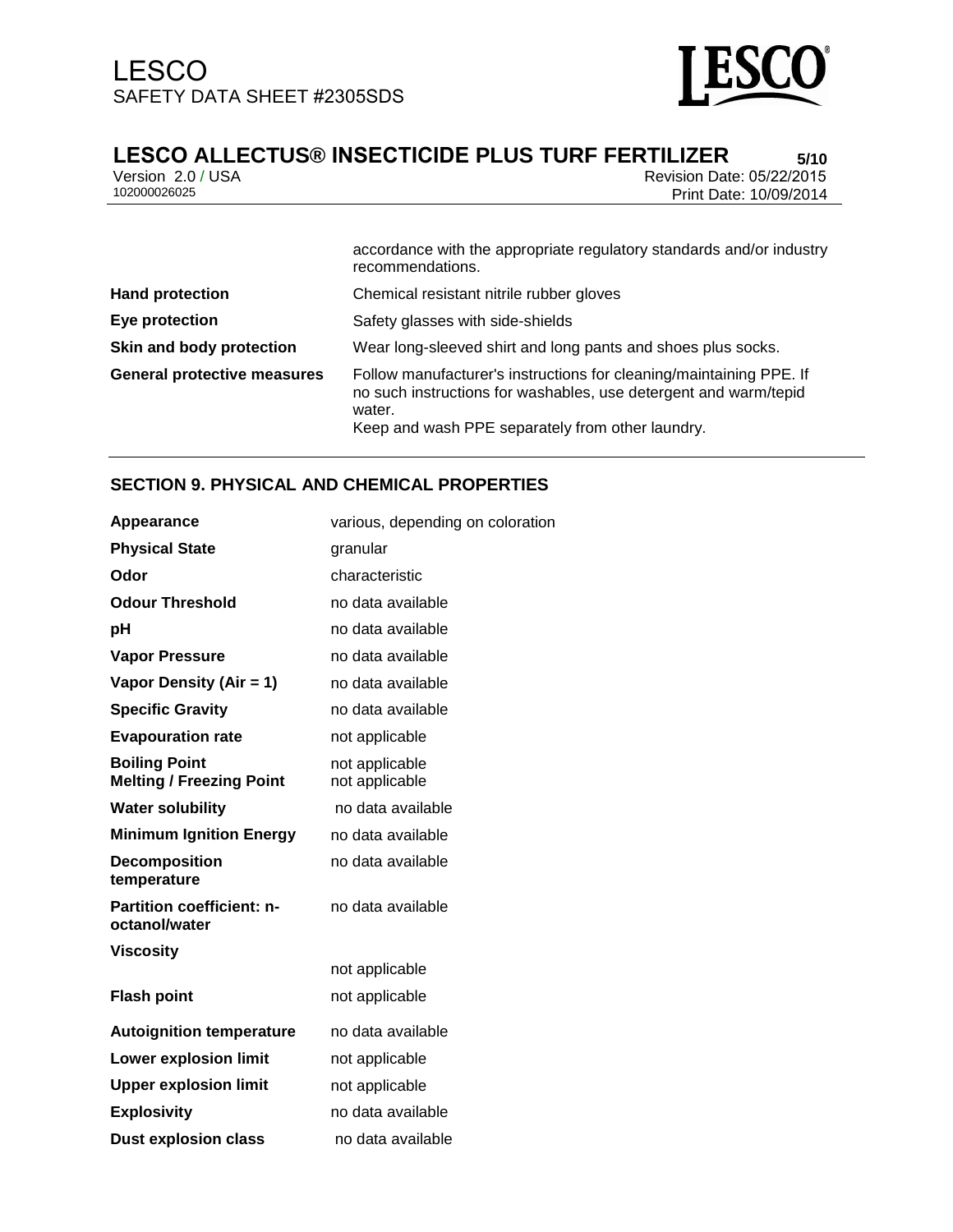

## **LESCO ALLECTUS® INSECTICIDE PLUS TURF FERTILIZER 6/10**

Version 2.0 / USA Revision Date: 05/22/2015<br>102000026025 Print Date: 10/09/2014 Print Date: 10/09/2014

## **SECTION 10: STABILITY AND REACTIVITY**

| <b>Reactivity</b>                            |                                                                                         |
|----------------------------------------------|-----------------------------------------------------------------------------------------|
| <b>Thermal decomposition</b>                 | no data available                                                                       |
| <b>Chemical stability</b>                    | Stable under recommended storage conditions.                                            |
| <b>Possibility of hazardous</b><br>reactions | No hazardous reactions when stored and handled according to<br>prescribed instructions. |
| <b>Conditions to avoid</b>                   | no data available                                                                       |
| Incompatible materials                       | no data available                                                                       |
| <b>Hazardous decomposition</b><br>products   | No decomposition products expected under normal conditions of use.                      |

#### **SECTION 11: TOXICOLOGICAL INFORMATION**

| <b>Exposure routes</b>   | Skin Absorption, Eye contact      |
|--------------------------|-----------------------------------|
| <b>Immediate Effects</b> |                                   |
| Eve                      | Causes eye irritation.            |
| <b>Skin</b>              | Harmful if absorbed through skin. |

#### **Information on toxicological effects**

| <b>Acute oral toxicity</b>       | LD50 (rat) $> 5,000$ mg/kg                                                                                                        |
|----------------------------------|-----------------------------------------------------------------------------------------------------------------------------------|
| <b>Acute inhalation toxicity</b> | $LC50$ (rat) $> 5.0$ mg/l<br>Exposure time: 4 h<br>Determined in the form of dust.<br>(actual)                                    |
|                                  | $LC50$ (rat) $> 20$ mg/l<br>Exposure time: 1 h<br>Determined in the form of dust.<br>Extrapolated from the 4 hr LC50.<br>(actual) |
| <b>Acute dermal toxicity</b>     | LD50 (rat) $> 2,000$ mg/kg                                                                                                        |
| <b>Skin irritation</b>           | Slight irritation (rabbit)                                                                                                        |
| Eye irritation                   | Minimally irritating. (rabbit)                                                                                                    |
| <b>Sensitisation</b>             | Non-sensitizing. (guinea pig)                                                                                                     |

#### **Assessment repeated dose toxicity**

Imidacloprid did not cause specific target organ toxicity in experimental animal studies.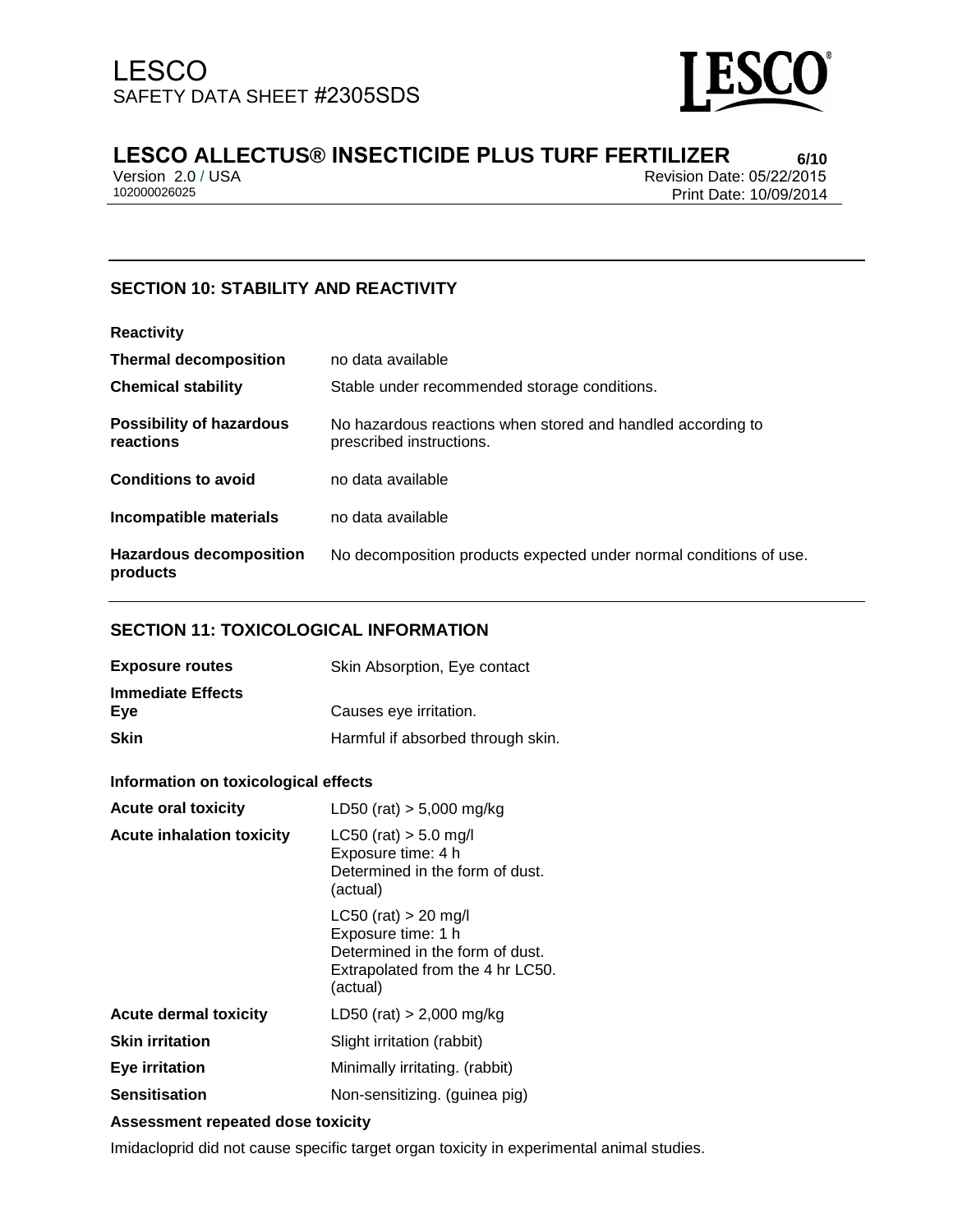

## **LESCO ALLECTUS® INSECTICIDE PLUS TURF FERTILIZER 7/10**

Version 2.0 / USA Revision Date: 05/22/2015<br>102000026025 Print Date: 10/09/2014 Print Date: 10/09/2014

Bifenthrin caused specific target organ toxicity in experimental animal studies in the following organ(s): nervous system.

#### **Assessment Mutagenicity**

Imidacloprid was not mutagenic or genotoxic based on the overall weight of evidence in a battery of in vitro and in vivo tests.

Bifenthrin was not mutagenic or genotoxic in a battery of in vitro and in vivo tests.

#### **Assessment Carcinogenicity**

Imidacloprid was not carcinogenic in lifetime feeding studies in rats and mice. Bifenthrin was not carcinogenic in a lifetime feeding study in rats. Bifenthrin caused an increased incidence of tumours in mice in the following organ(s): liver, urinary bladder.

#### **ACGIH**

None.

**NTP**

None.

**IARC**

None.

**OSHA**

None.

#### **Assessment toxicity to reproduction**

Imidacloprid caused reproduction toxicity in a two-generation study in rats only at dose levels also toxic to the parent animals. The reproduction toxicity seen with Imidacloprid is related to parental toxicity. Bifenthrin did not cause reproductive toxicity in a two-generation study in rats.

#### **Assessment developmental toxicity**

Imidacloprid caused developmental toxicity only at dose levels toxic to the dams. The developmental effects seen with Imidacloprid are related to maternal toxicity. Bifenthrin did not cause developmental toxicity in rats and rabbits.

#### **Further information**

Acute toxicity studies have been bridged from a similar formulation(s). The non-acute information pertains to the active ingredient(s).

#### **SECTION 12: ECOLOGICAL INFORMATION**

| <b>Toxicity to fish</b>                            | LC50 (Oncorhynchus mykiss (rainbow trout)) 211 mg/l<br>Exposure time: 96 h<br>The value mentioned relates to the active ingredient imidacloprid. |
|----------------------------------------------------|--------------------------------------------------------------------------------------------------------------------------------------------------|
| <b>Toxicity to aquatic</b><br><i>invertebrates</i> | EC50 (Water flea (Daphnia magna)) 85 mg/l<br>Exposure time: 48 h<br>The value mentioned relates to the active ingredient imidacloprid.           |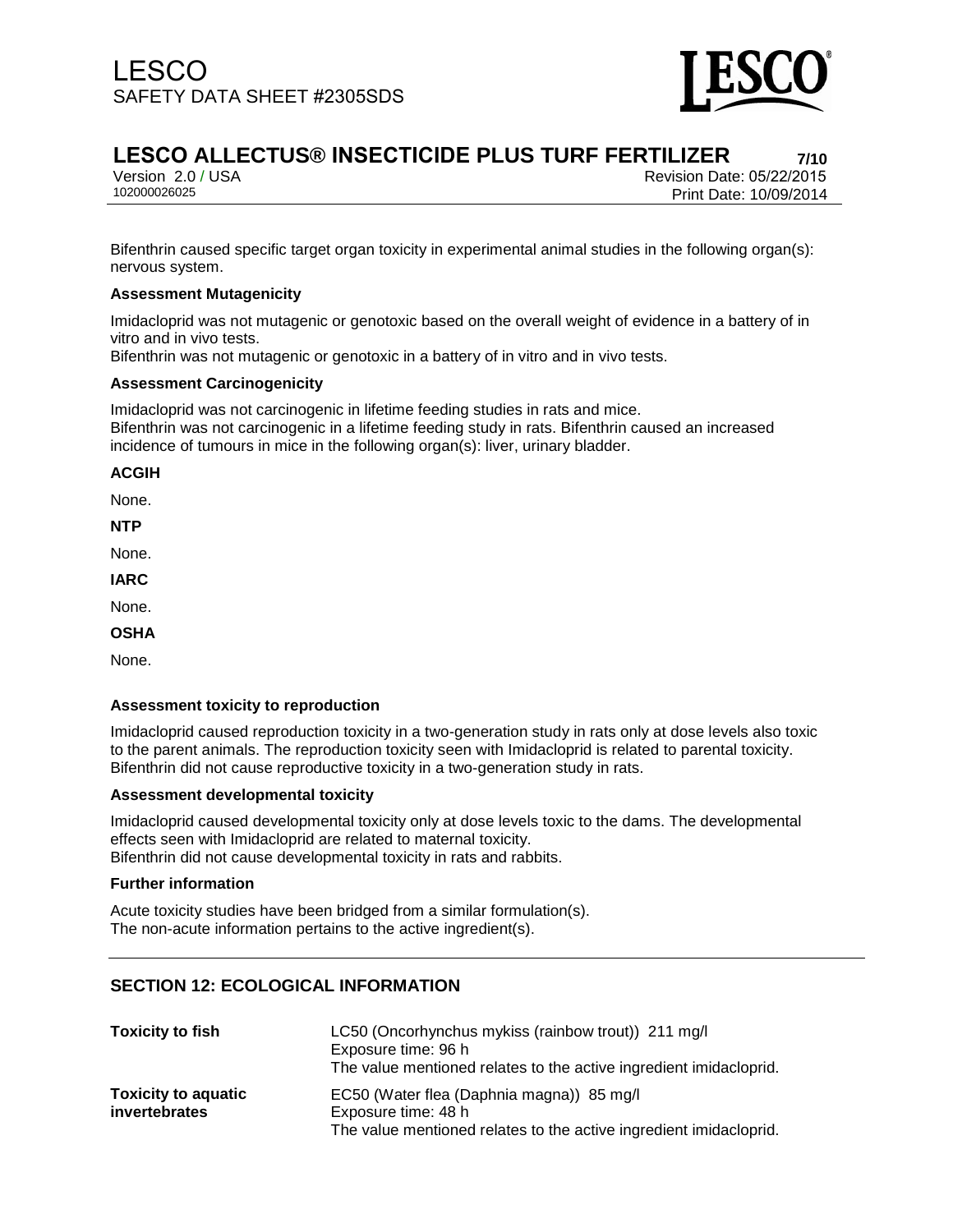

**LESCO ALLECTUS® INSECTICIDE PLUS TURF FERTILIZER**<br>**Prevision 2.0 / USA Prevision Date: 05/22/2015** 

Version 2.0 / USA Revision Date: 05/22/2015<br>102000026025 Print Date: 10/09/2014 Print Date: 10/09/2014

|                                   | EC10 (Chironomus riparius (non-biting midge)) 2,09 µg/l<br>Exposure time: 28 d<br>The value mentioned relates to the active ingredient imidacloprid.                                                                                                                                                                                                                                                                |
|-----------------------------------|---------------------------------------------------------------------------------------------------------------------------------------------------------------------------------------------------------------------------------------------------------------------------------------------------------------------------------------------------------------------------------------------------------------------|
| <b>Toxicity to aquatic plants</b> | EC50 (Desmodesmus subspicatus) > 10 mg/l<br>Growth rate; Exposure time: 72 h<br>The value mentioned relates to the active ingredient imidacloprid.                                                                                                                                                                                                                                                                  |
| <b>Biodegradability</b>           | Imidacloprid: ; not rapidly biodegradable<br>Bifenthrin: ; not rapidly biodegradable                                                                                                                                                                                                                                                                                                                                |
| Koc                               | Imidacloprid: Koc: 225<br>Bifenthrin: Koc: 236610                                                                                                                                                                                                                                                                                                                                                                   |
| <b>Bioaccumulation</b>            | Imidacloprid: ; Does not bioaccumulate.<br>Bifenthrin: Bioconcentration factor (BCF) 1,709; Potential<br>bioaccumulation                                                                                                                                                                                                                                                                                            |
| <b>Mobility in soil</b>           | Imidacloprid: Moderately mobile in soils<br>Bifenthrin: Immobile in soil                                                                                                                                                                                                                                                                                                                                            |
| <b>Environmental precautions</b>  | Do not apply directly to water, to areas where surface water is present<br>or to intertidal areas below the mean high water mark.<br>Do not contaminate surface or ground water by cleaning equipment or<br>disposal of wastes, including equipment wash water.<br>Drift and runoff from treated areas may be hazardous to aquatic<br>organisms in adjacent sites.<br>Apply this product as specified on the label. |

## **SECTION 13: DISPOSAL CONSIDERATIONS**

#### **Waste treatment methods**

| <b>Product</b>                | Do not contaminate water, food, or feed by disposal.<br>Dispose in accordance with all local, state/provincial and federal<br>regulations.<br>Follow advice on product label and/or leaflet.                                                                                                       |
|-------------------------------|----------------------------------------------------------------------------------------------------------------------------------------------------------------------------------------------------------------------------------------------------------------------------------------------------|
| <b>Contaminated packaging</b> | Completely empty container into application equipment, then dispose of<br>empty container in a sanitary landfill, by incineration or by other<br>procedures approved by state/provincial and local authorities.<br>If burned, stay out of smoke.<br>Follow advice on product label and/or leaflet. |
| <b>RCRA</b> Information       | Characterization and proper disposal of this material as a special or<br>hazardous waste is dependent upon Federal, State and local laws and<br>are the user's responsibility. RCRA classification may apply.                                                                                      |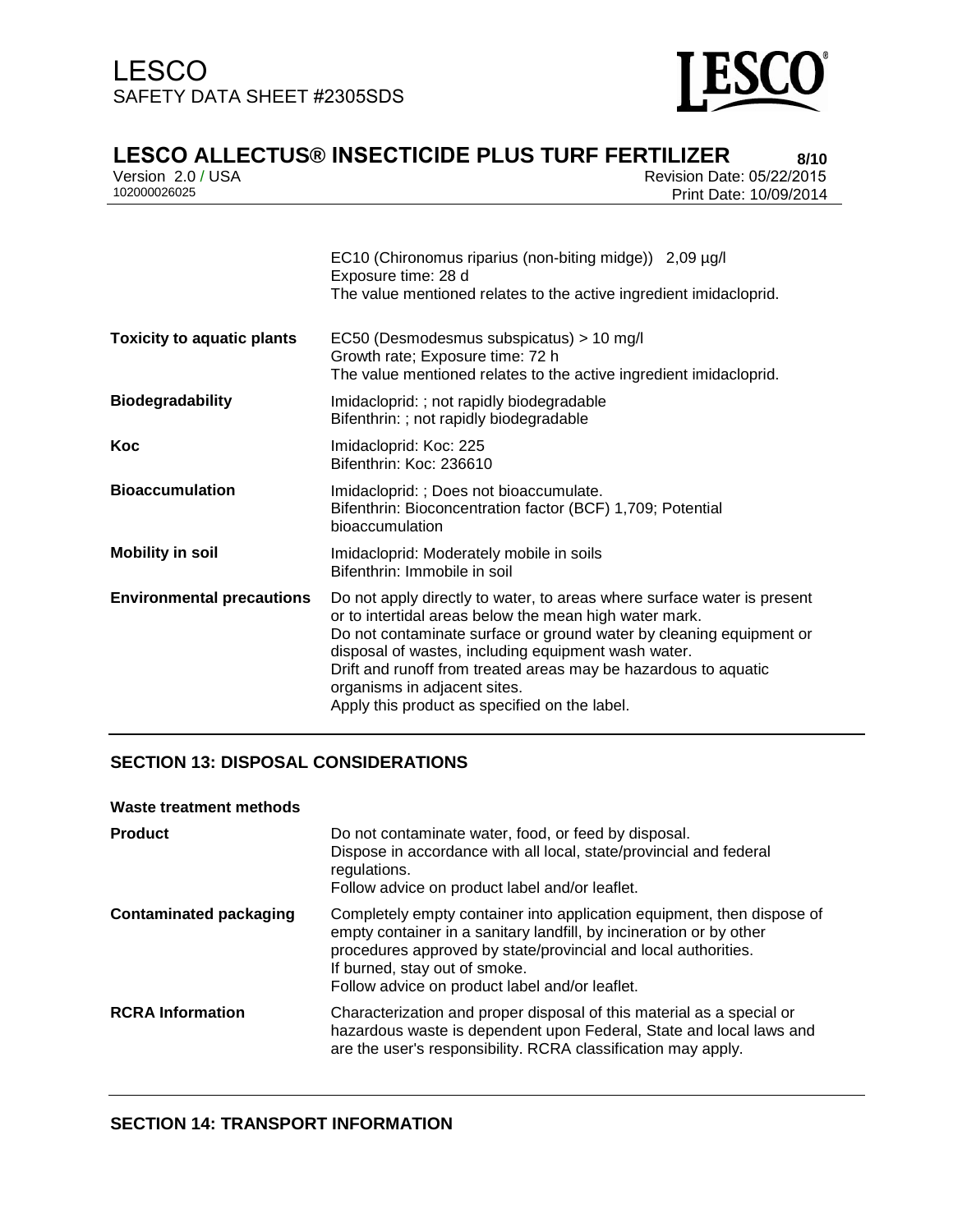

## **LESCO ALLECTUS® INSECTICIDE PLUS TURF FERTILIZER** 9/10<br>
Version 2.0 / USA<br>
Revision Date: 05/22/2015

Version 2.0 / USA Revision Date: 05/22/2015<br>102000026025 Print Date: 10/09/2014 Print Date: 10/09/2014

| 49CFR                    | Not dangerous goods / not hazardous material |  |  |
|--------------------------|----------------------------------------------|--|--|
| <b>IMDG</b>              |                                              |  |  |
| UN number                | 3077                                         |  |  |
| Class                    | 9                                            |  |  |
| Packaging group          | Ш                                            |  |  |
| Marine pollutant         | YES.                                         |  |  |
| Proper shipping name     | ENVIRONMENTALLY HAZARDOUS SUBSTANCE, SOLID,  |  |  |
|                          | N.O.S.                                       |  |  |
|                          | (IMIDACLOPRID, BIFENTHRIN MIXTURE)           |  |  |
|                          |                                              |  |  |
| <b>IATA</b>              |                                              |  |  |
| UN number                | 3077                                         |  |  |
| <b>Class</b>             | 9                                            |  |  |
| Packaging group          | Ш                                            |  |  |
| Environm. Hazardous Mark | <b>YES</b>                                   |  |  |
| Proper shipping name     | ENVIRONMENTALLY HAZARDOUS SUBSTANCE, SOLID,  |  |  |
|                          | N.O.S.                                       |  |  |
|                          | (IMIDACLOPRID, BIFENTHRIN MIXTURE)           |  |  |

This transportation information is not intended to convey all specific regulatory information relating to this product. It does not address regulatory variations due to package size or special transportation requirements.

### **SECTION 15: REGULATORY INFORMATION**

| <b>US Federal Regulations</b><br><b>TSCA list</b>                  |                                                                                                 |           |
|--------------------------------------------------------------------|-------------------------------------------------------------------------------------------------|-----------|
| None.                                                              |                                                                                                 |           |
| None.                                                              | US. Toxic Substances Control Act (TSCA) Section 12(b) Export Notification (40 CFR 707, Subpt D) |           |
| <b>SARA Title III - Section 302 - Notification and Information</b> |                                                                                                 |           |
| None.                                                              |                                                                                                 |           |
|                                                                    | <b>SARA Title III - Section 313 - Toxic Chemical Release Reporting</b>                          |           |
| <b>Bifenthrin</b>                                                  | 82657-04-3                                                                                      | 10.000lbs |
| <b>US States Regulatory Reporting</b><br><b>CA Prop65</b>          |                                                                                                 |           |
|                                                                    | This product does not contain any substances known to the State of California to cause cancer.  |           |
| reproductive harm.                                                 | This product does not contain any substances known to the State of California to cause          |           |

| US State Right-To-Know Ingredients<br><b>Bifenthrin</b>                         | 82657-04-3 | NJ. RI |
|---------------------------------------------------------------------------------|------------|--------|
| <b>Canadian Regulations</b><br><b>Canadian Domestic Substance List</b><br>None. |            |        |